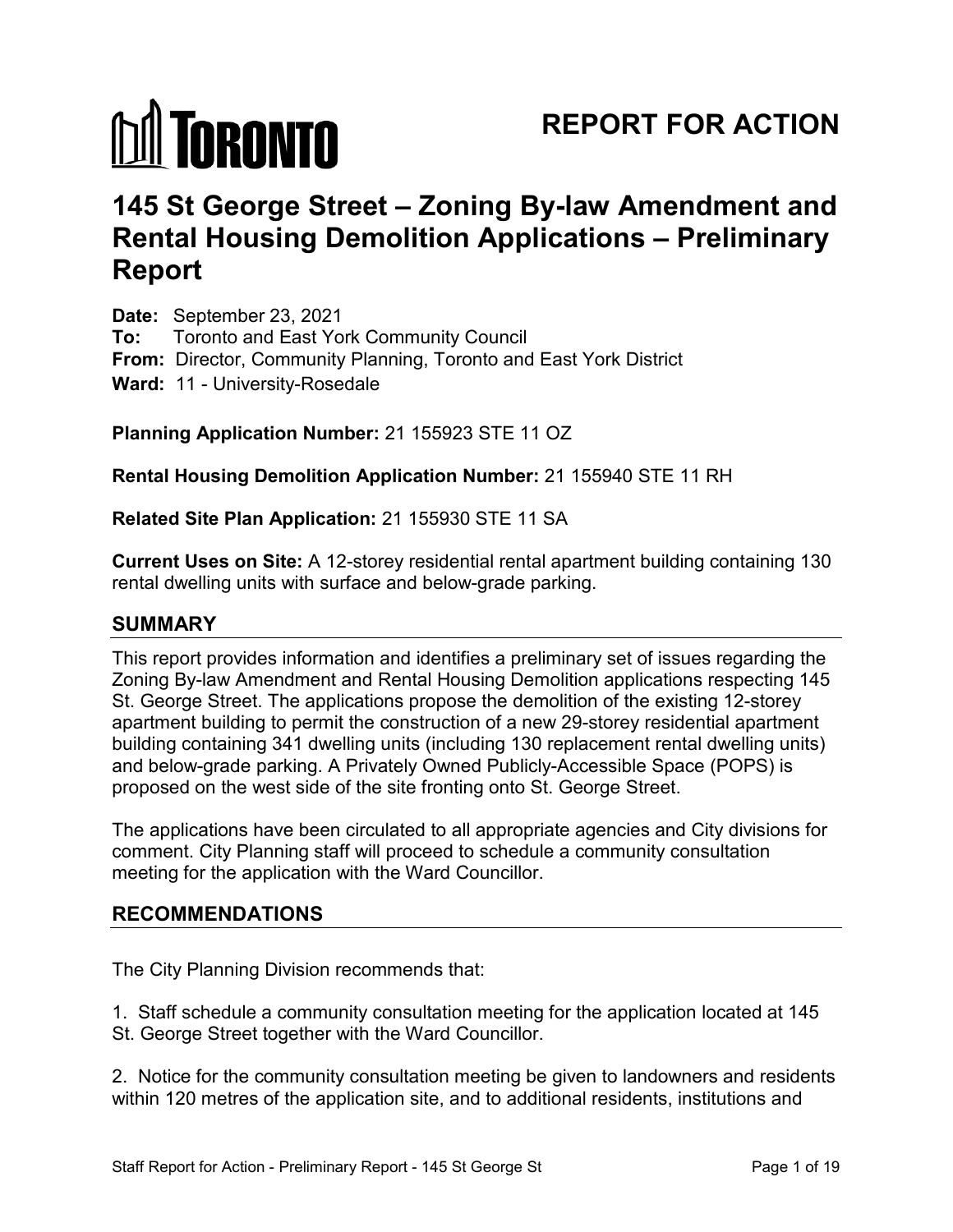owners to be determined in consultation with the Ward Councillor, with any additional mailing costs to be borne by the applicant.

# **FINANCIAL IMPACT**

The City Planning Division confirms that there are no financial implications resulting from the recommendations included in this report in the current budget year or in future years.

# **THE APPLICATIONS**

#### **Complete Application Submission Date**

May 18, 2021

#### **Description**

The application to amend the Zoning By-law proposes to permit a 29-storey (92.15 metre, plus a 6 metre mechanical penthouse) residential apartment building containing 341 dwelling units, including 130 replacement rental dwelling units, and 1,234 square metres of amenity space. The total proposed gross floor area of the proposal is 23,076 square metres, which represents a density of 10.1 times the area of the lot. The proposed residential unit mix includes 72 bachelor units (21%), 196 one-bedroom units (57%), 50 two-bedroom units (15%), and 23 three-bedroom units (7%).

Also included in the proposal is a Privately Owned Publicly-Accessible Space (POPS) on the west side of the site fronting onto St. George Street, as well as a two-storey, below-grade parking garage. A total of 94 vehicular parking spaces and 345 bicycle parking spaces are proposed on the site.

The Rental Housing Demolition application proposes to demolish the 130 existing rental dwelling units on the site and replace them within the proposed development. As of the date of this application, 7 of the 130 rental units were vacant and one was occupied subject to an employment agreement. The breakdown of the existing rental units by unit type and rent classification, according to the housing issues report submitted by the applicant, is as follows:

| <b>Unit Type</b> | <b>Affordable</b> | Mid-<br>Range | <b>High-End</b> | <b>Vacant</b> | <b>Total</b> |
|------------------|-------------------|---------------|-----------------|---------------|--------------|
| <b>Studio</b>    | 35                | 31            | U               | 6             | 72           |
| One-Bedroom      | 10                | 34            | U               |               | 45           |
| Two-bedroom      | 4                 | 8             | U               |               | 13           |

Table 1: Breakdown of Existing Rental Units by Unit Type and Rent Classification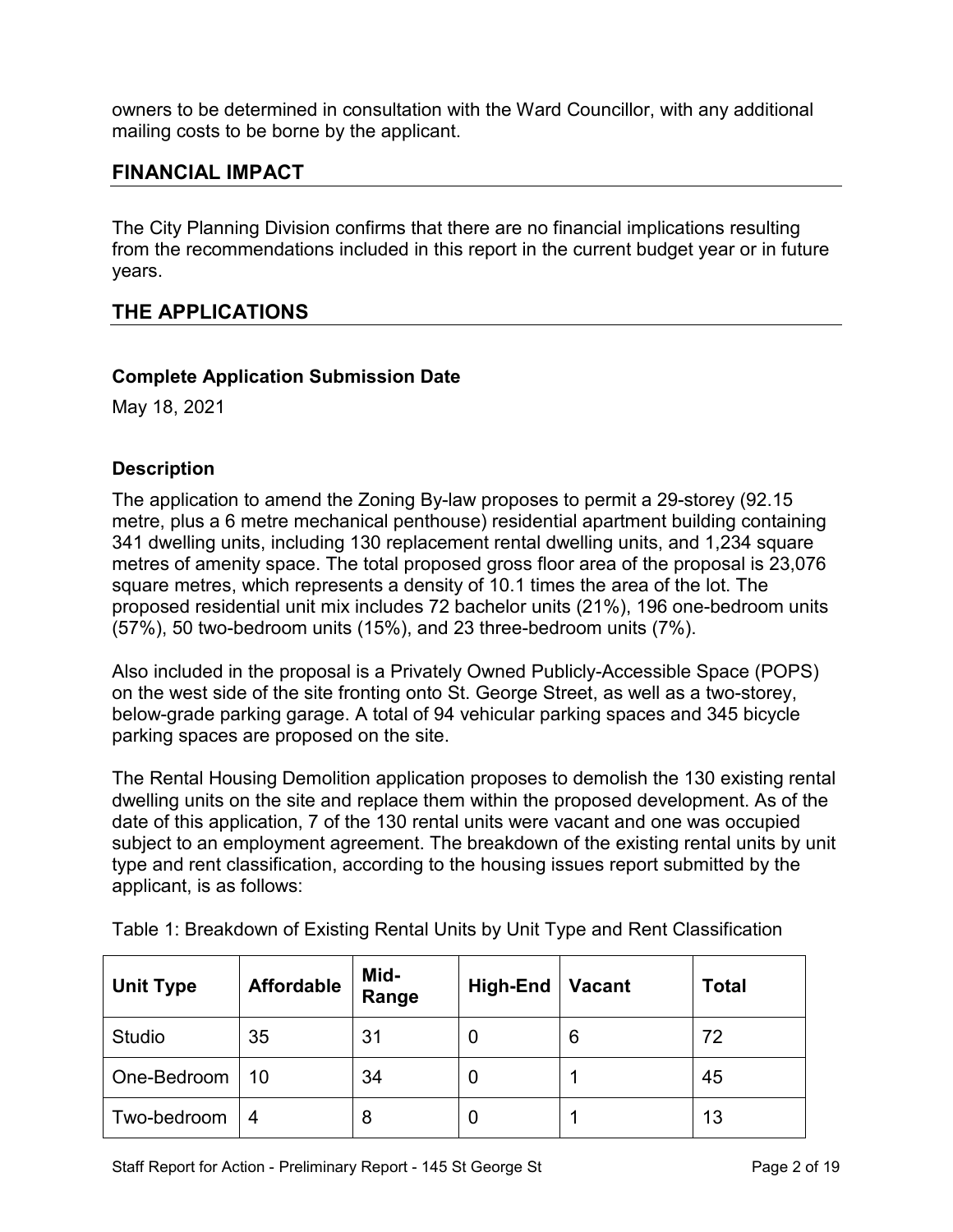| <b>Unit Type</b> | Affordable | Mid-<br>Range | High-End   Vacant | <b>Total</b> |
|------------------|------------|---------------|-------------------|--------------|
| Total            | 49         | 73            |                   | 130          |

See Attachments 2, 3, and 7 of this report, for a three dimensional representation of the project in context, a site plan of the proposal, and the Application Data Sheet, respectively.

Detailed project information including all plans and reports submitted as part of the application can be found on the City's Application Information Centre at: <http://app.toronto.ca/AIC/index.do?folderRsn=OwuO9yfmmxEGwBUViaMHPg%3D%3D>

# **Reason for the Applications**

The Zoning By-law Amendment Application proposes to amend City of Toronto Zoning By-law 569-2013 and former Zoning By-law 438-86 to vary performance standards, including: building height, setbacks, floor space index, amenity space, landscaping, and vehicular and bicycle parking space requirements. Additional amendments to the Zoning By-laws may be identified as part of the application review.

The Rental Housing Demolition application under Chapter 667 of the Toronto Municipal Code pursuant to Section 111 of the City of Toronto Act, 2006 has been submitted in order to demolish the 130 existing rental housing units on the lands.

#### **Site Plan Control**

The application is subject to Site Plan Control. A Site Plan Control application has been submitted and is under review.

# **POLICY CONSIDERATIONS/PLANNING FRAMEWORK**

#### **Provincial Policy Statement and Provincial Plans**

Land use planning in the Province of Ontario is a policy-led system. Any decision of Council related to this application is required to be consistent with the Provincial Policy Statement (2020) (the "PPS"), and to conform with applicable Provincial Plans which, in the case of the City of Toronto, include: A Place to Grow: Growth Plan for the Greater Golden Horseshoe (2020) and, where applicable, the Greenbelt Plan (2017). The PPS and all provincial plans may be found on the Ministry of Municipal Affairs and Housing website.

#### **Growth Plan for the Greater Golden Horseshoe (2020)**

A Place to Grow: Growth Plan for the Greater Golden Horseshoe (2020) (the "Growth Plan") came into effect on August 28, 2020. The Growth Plan continues to provide a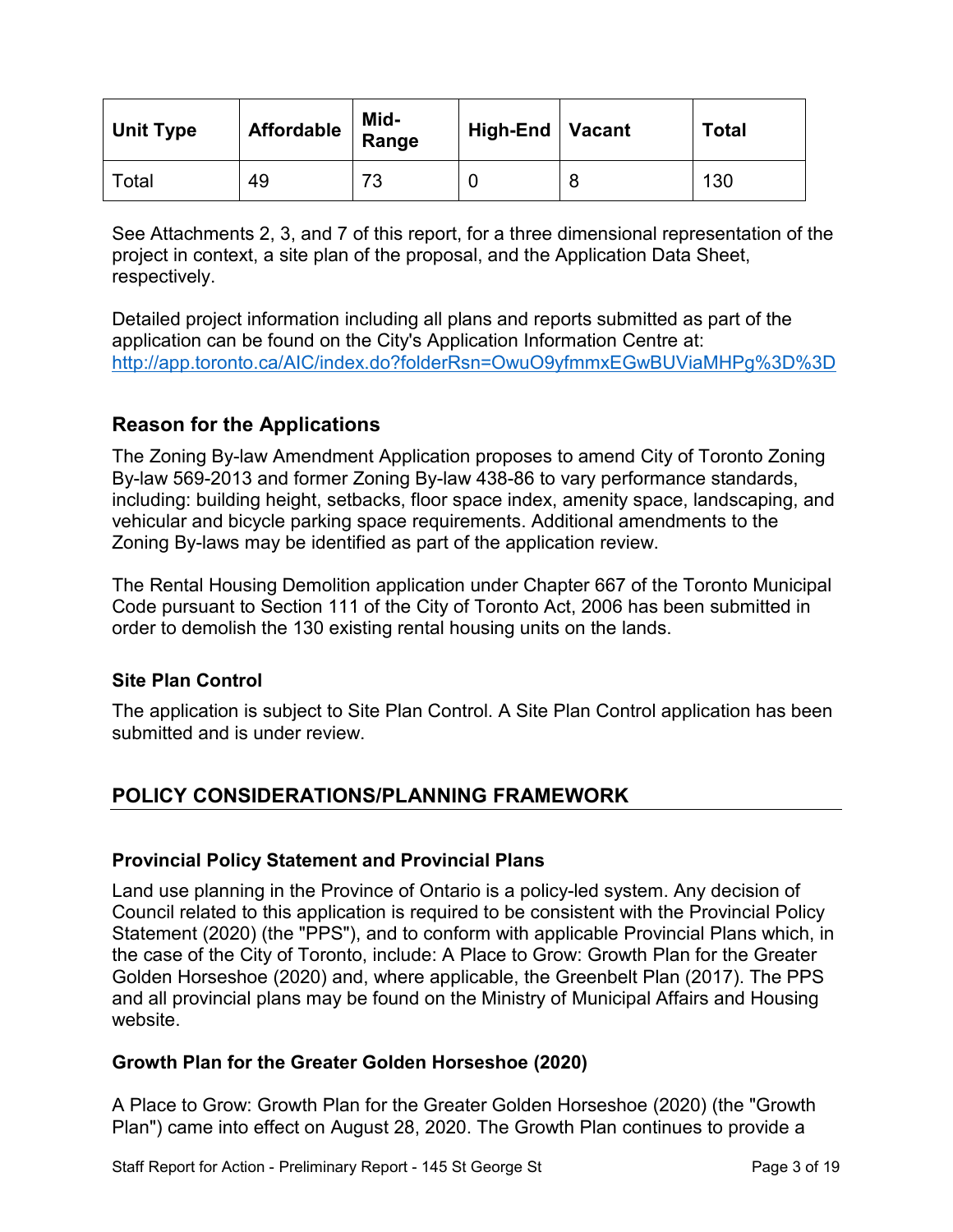strategic framework for managing growth and environmental protection in the Greater Golden Horseshoe region, of which the City forms an integral part. The Growth Plan establishes policies that require implementation through a Municipal Comprehensive Review ("MCR"), which is a requirement pursuant to Section 26 of the Planning Act.

Policies not expressly linked to an MCR can be applied as part of the review process for development applications, in advance of the next MCR. These policies include:

- Directing municipalities to make more efficient use of land, resources and infrastructure to reduce sprawl, contribute to environmental sustainability and provide for a more compact built form and a vibrant public realm;
- Directing municipalities to engage in an integrated approach to infrastructure planning and investment optimization as part of the land use planning process;
- Achieving complete communities with access to a diverse range of housing options, protected employment zones, public service facilities, recreation and green space, and better connected transit to where people live and work;
- Retaining viable lands designated as employment areas and ensuring redevelopment of lands outside of employment areas retain space for jobs to be accommodated on site;
- Minimizing the negative impacts of climate change by undertaking stormwater management planning that assesses the impacts of extreme weather events and incorporates green infrastructure; and
- Recognizing the importance of watershed planning for the protection of the quality and quantity of water and hydrologic features and areas.

The Growth Plan, builds upon the policy foundation provided by the PPS and provides more specific land use planning policies to address issues facing the GGH region. The policies of the Growth Plan take precedence over the policies of the PPS to the extent of any conflict, except where the relevant legislation provides otherwise. In accordance with Section 3 of the Planning Act all decisions of Council in respect of the exercise of any authority that affects a planning matter shall conform with the Growth Plan. Comments, submissions or advice affecting a planning matter that are provided by Council shall also conform with the Growth Plan.

#### **Major Transit Station Areas**

The Growth Plan as amended contains policies pertaining to population and employment densities that should be planned for in major transit station areas ("MTSAs") along priority transit corridors or subway lines. MTSAs are generally defined as the area within an approximately 500 to 800 metre radius of a transit station, representing about a 10-minute walk. The Growth Plan requires that, at the time of the next municipal comprehensive review (MCR), the City update its Official Plan to delineate MTSA boundaries and demonstrate how the MTSAs are planned for the prescribed densities.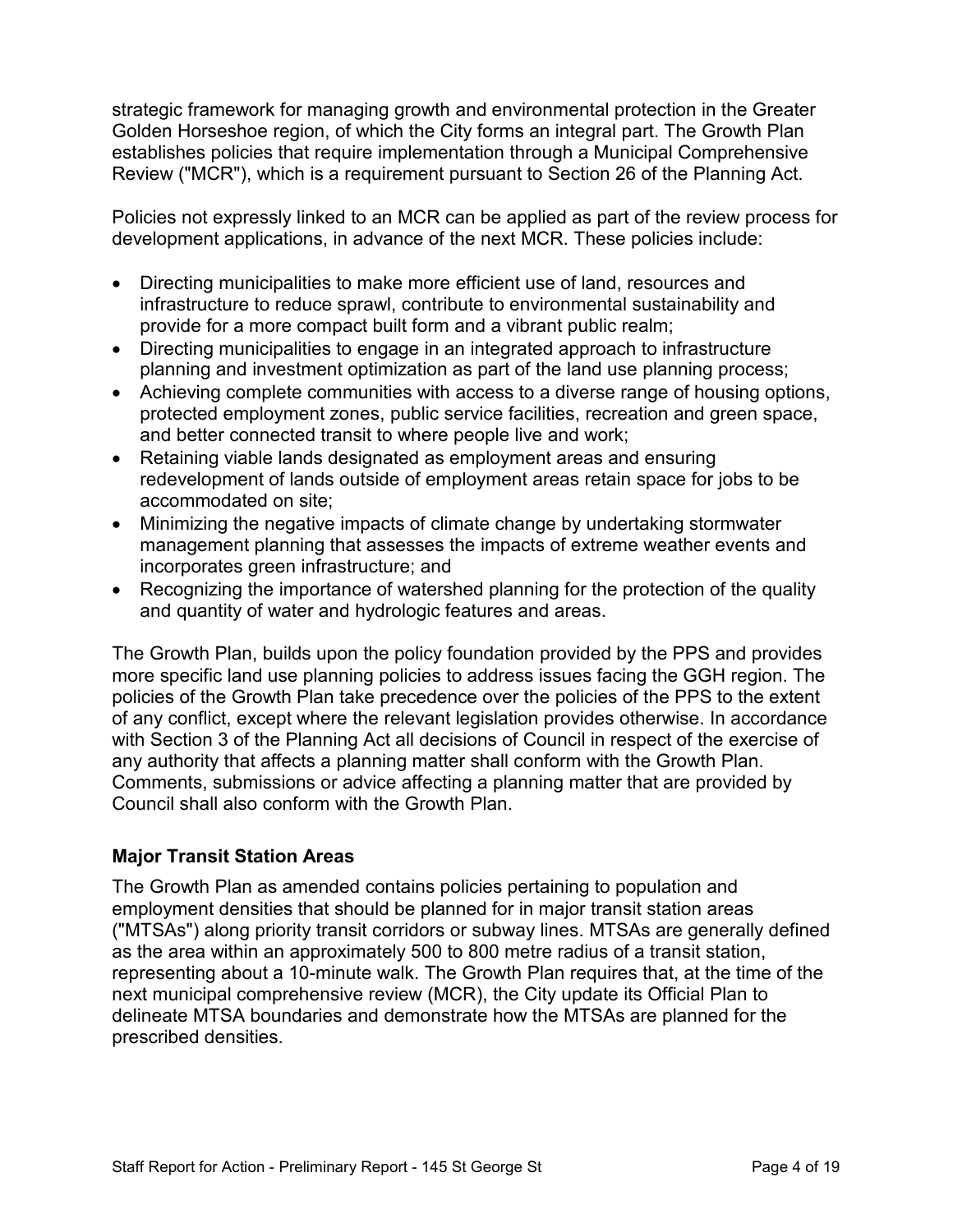#### **Toronto Official Plan Policies**

The City of Toronto Official Plan is a comprehensive policy document that guides development in the City, providing direction for managing the size, location, and built form compatibility of different land uses and the provision of municipal services and facilities. Authority for the Official Plan derives from the Planning Act. The PPS recognizes the Official Plan as the most important document for its implementation.

The Official Plan contains policies related to building complete communities, including heritage preservation and environmental stewardship. The Official Plan also provides for the use of Section 37 of the Planning Act to pass by-law for increases in height and/or density not otherwise permitted by the Zoning By-law in return for the provision of community benefits in the form of capital facilities and local improvements. In the event the applicant provides in-kind benefits pursuant to Section 37 of the Planning Act, the City's Fair Wage Policy and Labour Trades Contractual Obligations will apply to such work.

Section 3.2.1 of the Official Plan contains policies pertaining to the provision, maintenance, and replacement of rental housing. Policy 3.2.1.6 states that new development that would have the effect of removing all or a part of a building or related group of buildings and would result in the loss of 6 or more rental housing units will not be approved unless all of the units have rents that exceed mid-range rents at the time of application, or, where planning approvals other than site plan are sought, at least the same number, size, and type of rental units are replaced and maintained with rents similar to those in effect at the time of application. The policy also requires an acceptable tenant relocation and assistance plan, addressing the right for existing tenants to return to a replacement unit at similar rent and other assistance to mitigate hardship.

The site is located on lands shown as the Downtown and Central Waterfront area on Map 2 of the Official Plan and is designated Apartment Neighbourhoods on Land Use Map 17. There are lands designated Neighbourhoods adjacent to the northeast corner of the site. See Attachment 4 of this report for the Official Plan Land Use Map.

Toronto Official Plan policies may be found here: [https://www.toronto.ca/city](https://www.toronto.ca/city-government/planning-development/official-plan-guidelines/official-plan/)[government/planning-development/official-plan-guidelines/official-plan/](https://www.toronto.ca/city-government/planning-development/official-plan-guidelines/official-plan/)

#### **Downtown Plan**

Official Plan Amendment 406 (the Downtown Plan) is now in force and effect. OPA 406 includes amendments to Section 2.2.1 and Map 6 of the Official Plan, as well as a new Downtown Secondary Plan. It applies to all applications deemed complete after June 5, 2019. The Plan – in conjunction with the associated infrastructure strategies that address water, energy, mobility, parks and public realm, and community services and facilities – provides a comprehensive and integrated policy framework to shape growth in Toronto's fast-growing Downtown over the next 25 years. It provides the City with a blueprint to align growth management with the provision of infrastructure, sustain liveability, achieve complete communities and ensure there is space for the economy to grow. The Plan area is generally bounded by Lake Ontario to the south, Bathurst Street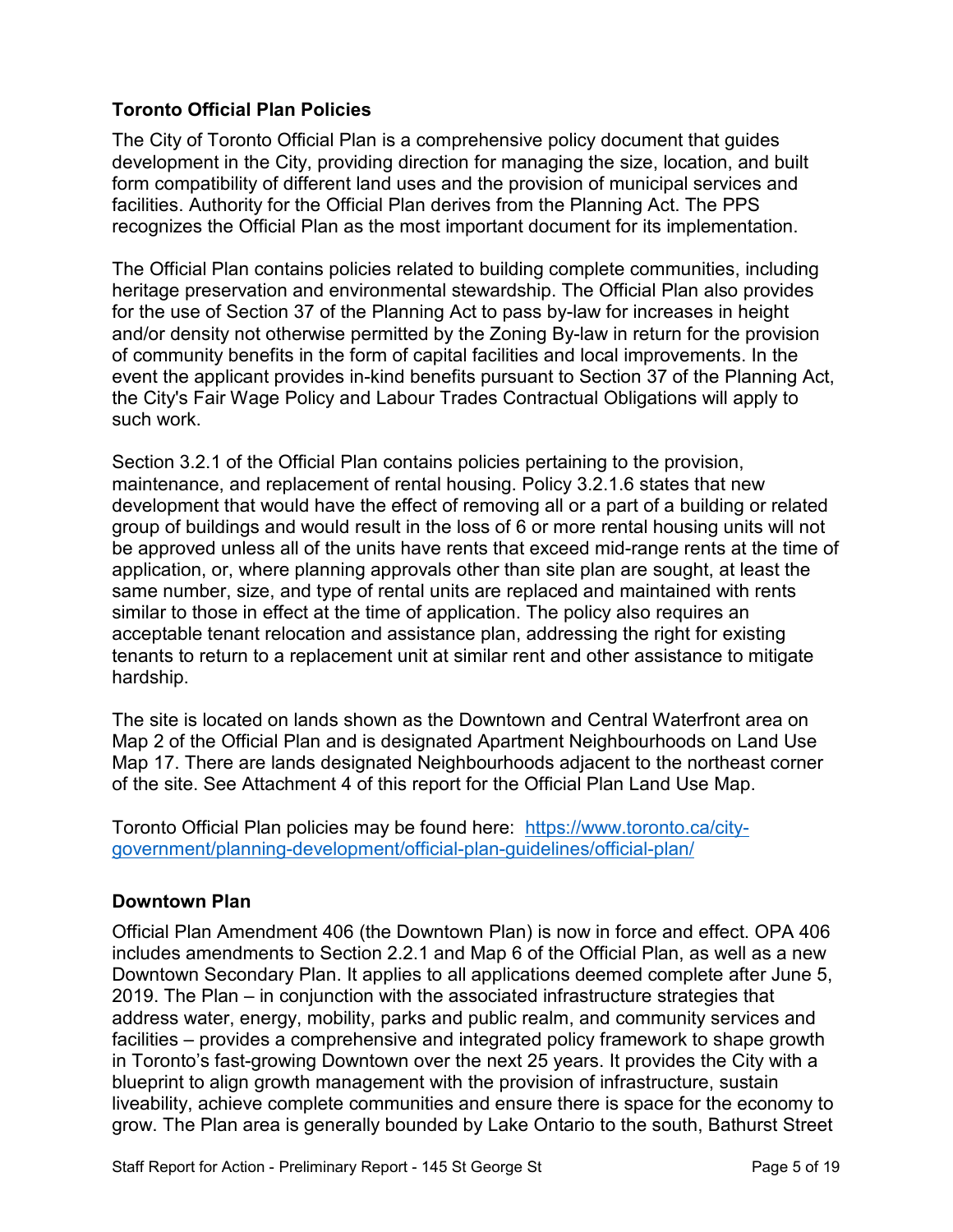to the west, the mid-town rail corridor and Rosedale Valley Road to the north and the Don River to the east.

While the site is designated Apartment Neighbourhoods, the other corners of the intersection of St. George Street and Prince Arthur Avenue are designated Mixed Use Area 2 to the southeast, Mixed Use Area 3 to the southwest, and Mixed Use Area 4 to the northwest on Mixed Use Areas Map 41-3. See Attachment 5 of this report for the Mixed Use Areas Map.

The Downtown Plan may be found here: <https://www.toronto.ca/legdocs/mmis/2019/cc/bgrd/backgroundfile-135953.pdf>

# **Official Plan Amendment 352 - Downtown Tall Building Setback Area**

On May 28, 2021, the Ontario Land Tribunal partially approved modifications to OPA 352 and area-specific Zoning By-laws 1106-2016 and 1107-2016. The purpose of OPA 352 and the related Zoning By-laws is to establish the policy context and performance standards for tall building setbacks and separation distances between tower portions of tall buildings in the Downtown area. These policies and Zoning By-laws are in full force and effect for the property at 145 St. George Street.

The Official Plan Amendment and associated Zoning By-law Amendments can be found here:

http://app.toronto.ca/tmmis/viewAgendaItemHistory.do?item=2016.TE18.7

#### **Official Plan Amendment 479 and 480 - Public Realm and Built Form Official Plan Policies**

On September 21, 2020, the Ministry of Municipal Affairs and Housing issued Notices of Decision approving OPA 479 and OPA 480. OPA 479 (Public Realm) and OPA 480 (Built Form) as part of the Five-Year Official Plan Review. The OPAs replace Sections 3.1.1., 3.1.2 and 3.1.3 of the Official Plan with new and revised policies for the public realm, built form and built form types, which respond to Council's direction to amend the urban design policies of the Official Plan.

The Official Plan Amendment can be found here: <http://app.toronto.ca/tmmis/viewAgendaItemHistory.do?item=2019.PH11.4>

#### **Zoning By-laws**

The site is zoned R (d2.0) (x902) by City of Toronto Zoning By-law 569-2013 and R2 Z2.0 under former City of Toronto Zoning By-law 438-86. The maximum permitted height is 14 metres. The total maximum permitted density is 2 times the lot area.

See Attachment 6 of this report for the Zoning By-law Map.

The City's Zoning By-law 569-2013 may be found here: [https://www.toronto.ca/city](https://www.toronto.ca/city-government/planning-development/zoning-by-law-preliminary-zoning-reviews/zoning-by-law-569-2013-2/)[government/planning-development/zoning-by-law-preliminary-zoning-reviews/zoning](https://www.toronto.ca/city-government/planning-development/zoning-by-law-preliminary-zoning-reviews/zoning-by-law-569-2013-2/)[by-law-569-2013-2/](https://www.toronto.ca/city-government/planning-development/zoning-by-law-preliminary-zoning-reviews/zoning-by-law-569-2013-2/)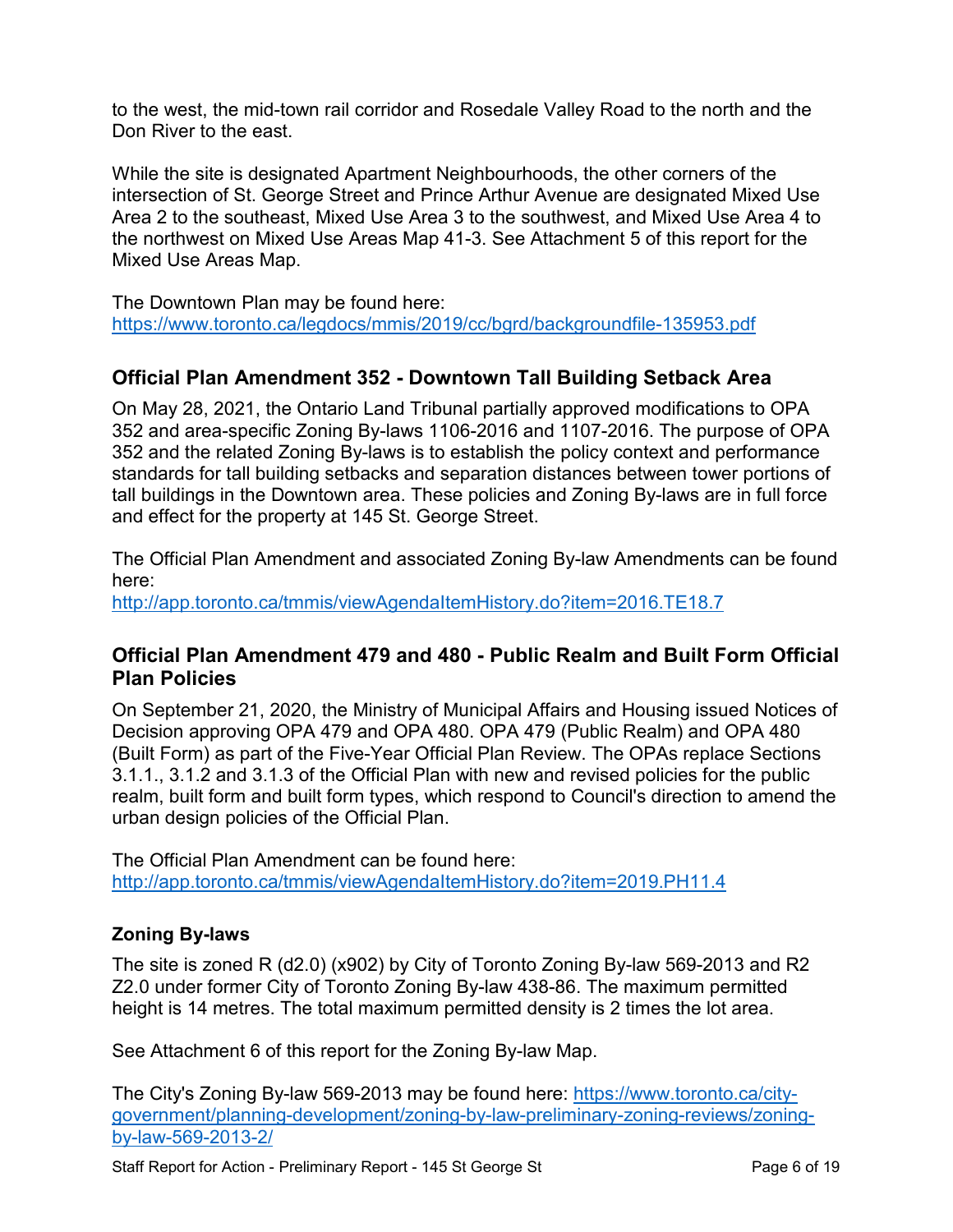#### **Affordable Housing**

Affordable Housing and Smart Urban Growth are strategic actions for the City of Toronto. Section 3.2.1 of the City's Official Plan states that a full range of housing, including affordable housing, will be provided and maintained to meet the needs of current and future residents. The Growth Plan also contains policies to support the development of affordable housing and the provision of a range of housing options to accommodate the needs of all household sizes and incomes.

#### **Tree Preservation**

The application is subject to the provisions of the City of Toronto Municipal Code, Chapter 813 Articles II (Street Trees By-law) and III (Private Tree By-law). There are 18 trees located on and within 6 metres of the property. The removal of 8 trees is proposed to accommodate the proposed development. Urban Forestry staff will be reviewing the appropriateness of the proposed tree removal, preservation, and replanting plans.

#### **Design Guidelines**

The following design guidelines will be used in the evaluation of this application:

- Tall Buildings Design Guidelines;
- Downtown Tall Buildings Vision and Supplementary Design Guidelines;
- Growing Up Guidelines Planning for Children in New Vertical Communities;
- Pet Friendly Design Guidelines and Best Practices for New Multi-Unit Buildings;
- Best Practices for Bird-Friendly Glass;
- Best Practices for Effective Lighting; and
- Toronto Accessibility Design Guidelines

The City's Design Guidelines may be found here: [https://www.toronto.ca/city](https://www.toronto.ca/city-government/planning-development/official-plan-guidelines/design-guidelines/)[government/planning-development/official-plan-guidelines/design-guidelines/](https://www.toronto.ca/city-government/planning-development/official-plan-guidelines/design-guidelines/)

#### **Toronto Green Standard (Climate Mitigation and Resilience)**

Climate change mitigation and resilience are key concerns of the City. On October 2, 2019, City Council declared a Climate Emergency and set a new goal to achieve net zero greenhouse gas emissions by 2050 or sooner. In 2021, an updated TransformTO Net Zero Strategy will be presented to Council, outlining the necessary climate action to reach net zero GHG emissions community-wide. In June 2019, the Resilience Strategy was published, which set out that new development should be resilient to a changing climate.

The Toronto Green Standard (the "TGS") sets out the key sustainable performance measures new developments are required to meet to address climate mitigation and resilience. The TGS is a critical component of the City's efforts to achieve zero emissions buildings by 2030, to meet 2050 citywide greenhouse gas reduction targets, and to build a more resilient city. The TGS also supports other City-wide strategies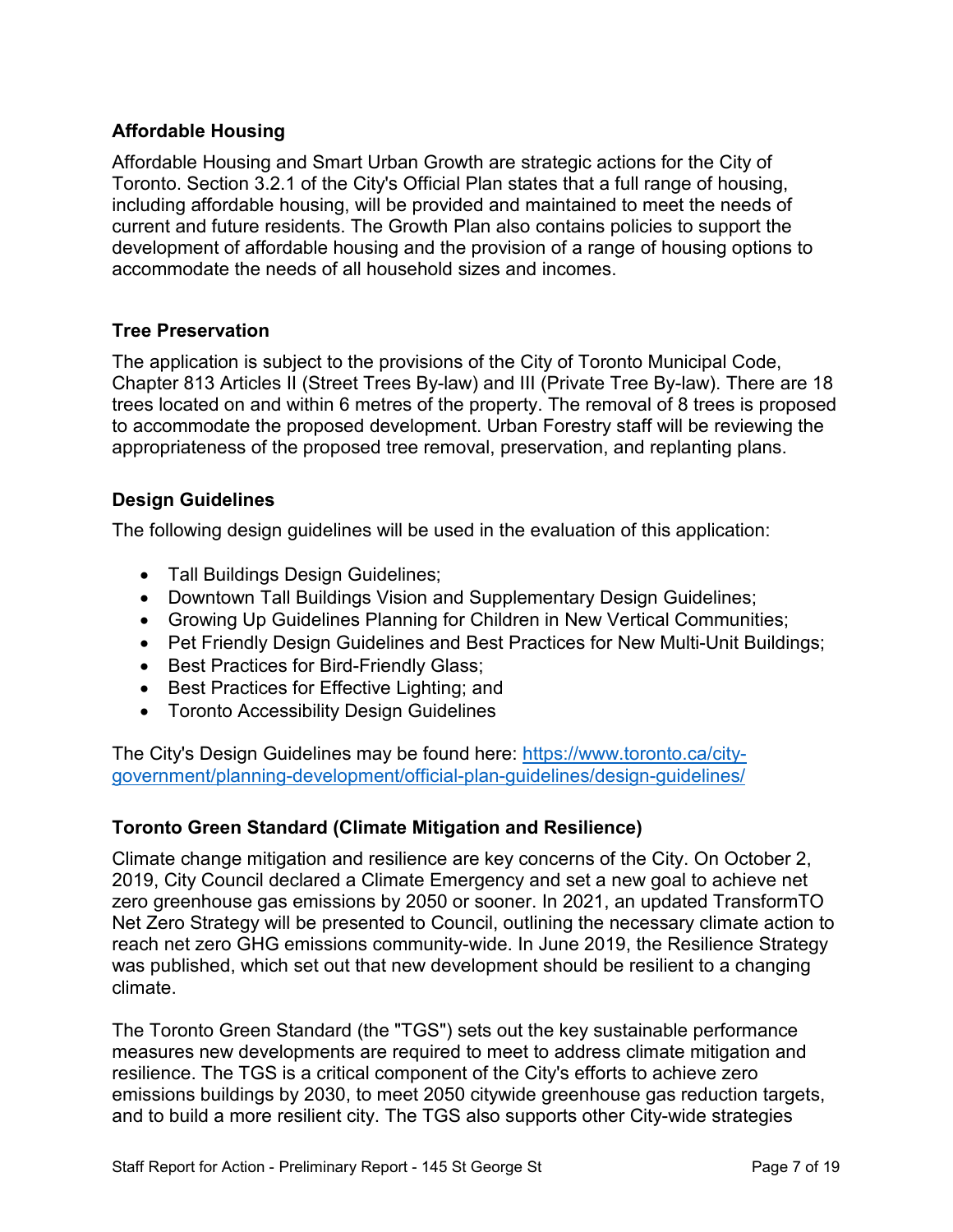related to environmental sustainability, including [TransformTO,](https://www.toronto.ca/services-payments/water-environment/environmentally-friendly-city-initiatives/transformto/transformto-climate-action-strategy/) the [Resilience Strategy,](https://www.toronto.ca/services-payments/water-environment/environmentally-friendly-city-initiatives/resilientto/) [Ravine Strategy](https://www.toronto.ca/city-government/accountability-operations-customer-service/long-term-vision-plans-and-strategies/ravine-strategy/) and [Biodiversity Strategy.](https://www.toronto.ca/explore-enjoy/parks-gardens-beaches/ravines-natural-parklands/biodiversity-in-the-city/)

Applications for zoning by-law amendments, draft plans of subdivision and site plan control are required to meet and demonstrate compliance with Tier 1 of the TGS. Tier 1 performance measures are secured on site plan drawings and through a site plan agreement or registered plan of subdivision. Tiers 2+ are voluntary higher levels of performance with financial incentives (post-construction development charge refunds) intended to facilitate the foregoing objectives. Applicants are strongly encouraged to pursue higher tiers of the TGS wherever possible.

Applications must use the documentation required for the version of the TGS in effect at the time of the initial site plan application. TGS Version 3.0 applies to new applications submitted on or after May 1, 2018. TGS Version 4.0 will apply to all new applications submitted on or after May 1, 2022.

Visit [https://www.toronto.ca/city-government/planning-development/official-plan](https://www.toronto.ca/city-government/planning-development/official-plan-guidelines/toronto-green-standard/)[guidelines/toronto-green-standard/](https://www.toronto.ca/city-government/planning-development/official-plan-guidelines/toronto-green-standard/)*.* 

#### **Rental Housing Demolition and Conversion By-law**

Section 111 of the *City of Toronto Act, 2006* authorizes the City to regulate the demolition and conversion of residential rental properties. Chapter 667 of the Toronto Municipal Code, the Residential Rental Property Demolition and Conversion Control Bylaw, implements Section 111. The By-law prohibits the demolition of rental housing in any building or related group of buildings containing six or more residential units, of which at least one is a rental unit, without obtaining a permit from the City and requires a decision by either City Council or, where delegated, the Chief Planner.

City Council may refuse a Rental Housing Demolition application or approve an application with conditions, including conditions requiring an applicant to replace the rental units proposed to be demolished and/or to provide tenant relocation and assistance, which must be satisfied before a demolition permit is issued. These conditions implement the City's rental housing protection policies in the Official Plan. However, unlike Planning Act applications, decisions by City Council under Chapter 667 are not appealable to the Ontario Land Tribunal (OLT).

Section 33 of the Planning Act also authorizes Council to regulate the demolition of residential properties. Section 33 is implemented through Chapter 363 of the Toronto Municipal Code, the Building Construction and Demolition By-law, which requires Council approval of the demolition of any residential property that contains 6 or more dwelling units (irrespective of whether any are rental) before the Chief Building Official can issue a demolition permit under the Building Code Act.

The proposal for 145 St. George Street requires Council approval under both Chapters 363 and 667 of the Toronto Municipal Code because it involves the demolition of at least 6 dwelling units and at least 1 rental unit. On May 18, 2021, an application for a Section 111 permit was submitted under Chapter 667 of the Toronto Municipal Code to demolish 130 rental dwelling units on the site. As per Chapter 667-14, a tenant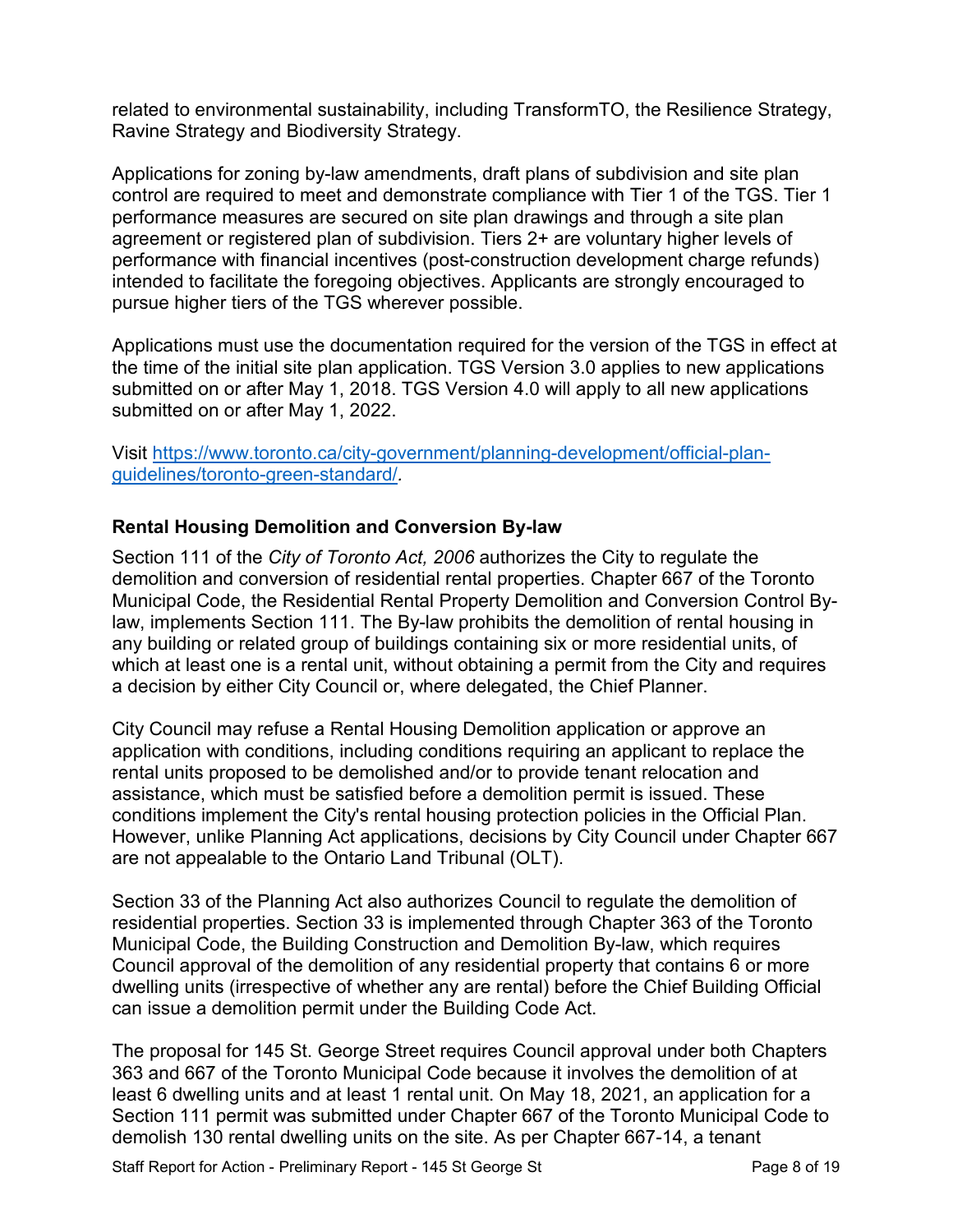consultation meeting will be held to review the impact of the proposal on existing tenants of the residential rental property and matters under Section 111.

# **COMMENTS**

#### **ISSUES TO BE RESOLVED**

City Planning staff have identified a number of preliminary issues with the proposed development and will work with the applicant to address these concerns and achieve a proposal which is compatible with its surrounding context.

#### **Provincial Policies and Plans Consistency/Conformity**

Staff will evaluate this application to determine its consistency with the PPS (2020) and conformity with the Growth Plan, including whether: the proposal makes efficient use of land and resources, infrastructure and public facilities; the proposal is directed at an appropriate location; appropriate development standards are promoted to facilitate compact form; and the proposal represents an appropriate type and scale of development and transition of built form to adjacent areas. Given the recognition in Provincial Policy of the importance of official plans and long term planning, consistency with the PPS and conformity with the Growth Plan will be informed by conformity with the City's Official Plan.

#### **Official Plan**

Staff will evaluate the applications to determine their conformity with the Official Plan.

#### **Built Form, Planned and Built Context**

Staff will assess the suitability and appropriateness of the proposed height, massing and other built form issues based on applicable Provincial policies; the City's Official Plan policies; the Downtown Plan; and the City's Design Guidelines.

The following preliminary issues have been identified:

- The proposed height and massing, including setbacks, step-backs and balcony encroachments;
- Compatibility of the proposal with the low-rise Neighbourhood to the north, including transition of scale and density, adequate light and privacy;
- Appropriate unit mix and sizes; and
- Adequate provision of outdoor amenity area.

#### **Public Realm, Open Space, and Privately Owned Publicly-Accessible Space**

- Adequate improvements to the public realm, including but not limited to the provision of an appropriate pedestrian clearway along St. George Street;
- Integration of the privately owned publicly-accessible space into the broader public realm and its contribution toward an enhanced public realm experience for all users;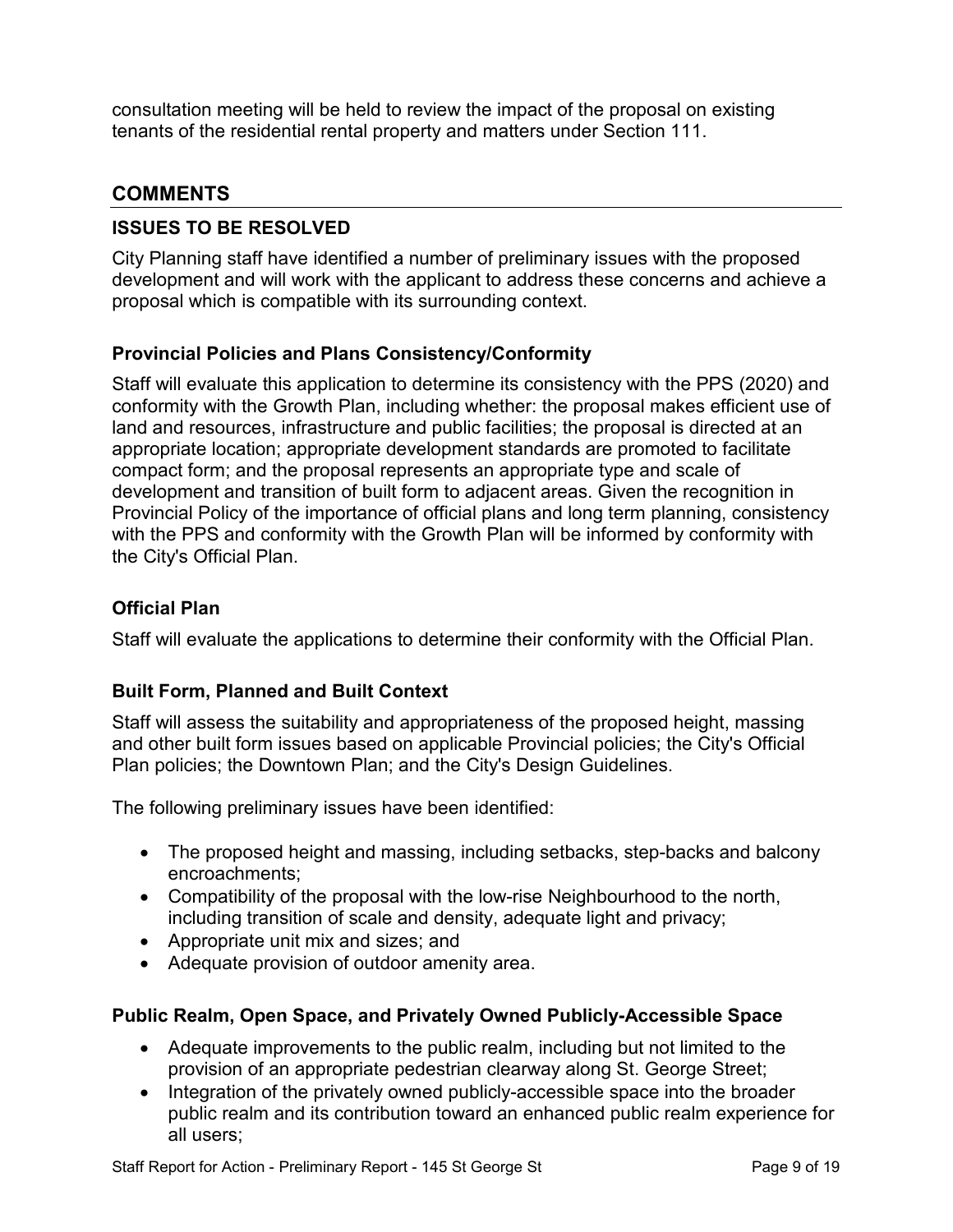- Suitable improvements to naturalization and landscaping elements, including large shade tree planting and soft landscaping;
- Shadow impacts on Taddle Creek Park and Huron Street Playground, and the public realm; and
- Pedestrian level wind conditions along adjacent street frontages and in outdoor amenity areas. A Pedestrian Level Wind Study was submitted and is currently under review by City Planning staff.

#### **Rental Housing Issues**

The Housing Issues Report submitted with the Rental Housing Demolition application identifies that at least 122 of the existing rental units on the site have either affordable or mid-range rents. Thus, the applicant is required replace all of existing rental units proposed to be demolished within the proposed development (Official Plan Policy 3.2.1.6).

City staff will work with the applicant to develop a detailed rental replacement proposal and an acceptable tenant relocation and assistance plan to mitigate hardship for existing tenants. A site visit by City staff will also be required as part of the application assessment.

#### **Affordable Housing**

Staff will engage in discussions with the applicant, the Ward Councillor, and City staff to evaluate potential opportunities for the provision of affordable housing.

#### **Toronto Green Standard**

City Planning staff will review the TGS Checklist submitted by the applicant for compliance with the Tier 1 performance measures. Staff will encourage the applicant to pursue Tier 2, 3, or 4.

#### **Additional Issues**

The application has been circulated to City divisions and public agencies for comment. Additional issues may be identified through the review of the application, agency comments and the community consultation process.

#### **NEXT STEPS**

City Planning staff will host a Community Consultation Meeting.

City staff will work with the applicant to resolve the preliminary issues discussed in this report and any additional issues that may be identified by staff and the public. City Planning staff will report back at the appropriate time in the review of the application. If a Final Report is prepared, the report will proceed to the Toronto and East York Community Council meeting which will serve as the Statutory Public Meeting as required by the Planning Act, before being considered by City Council for a decision.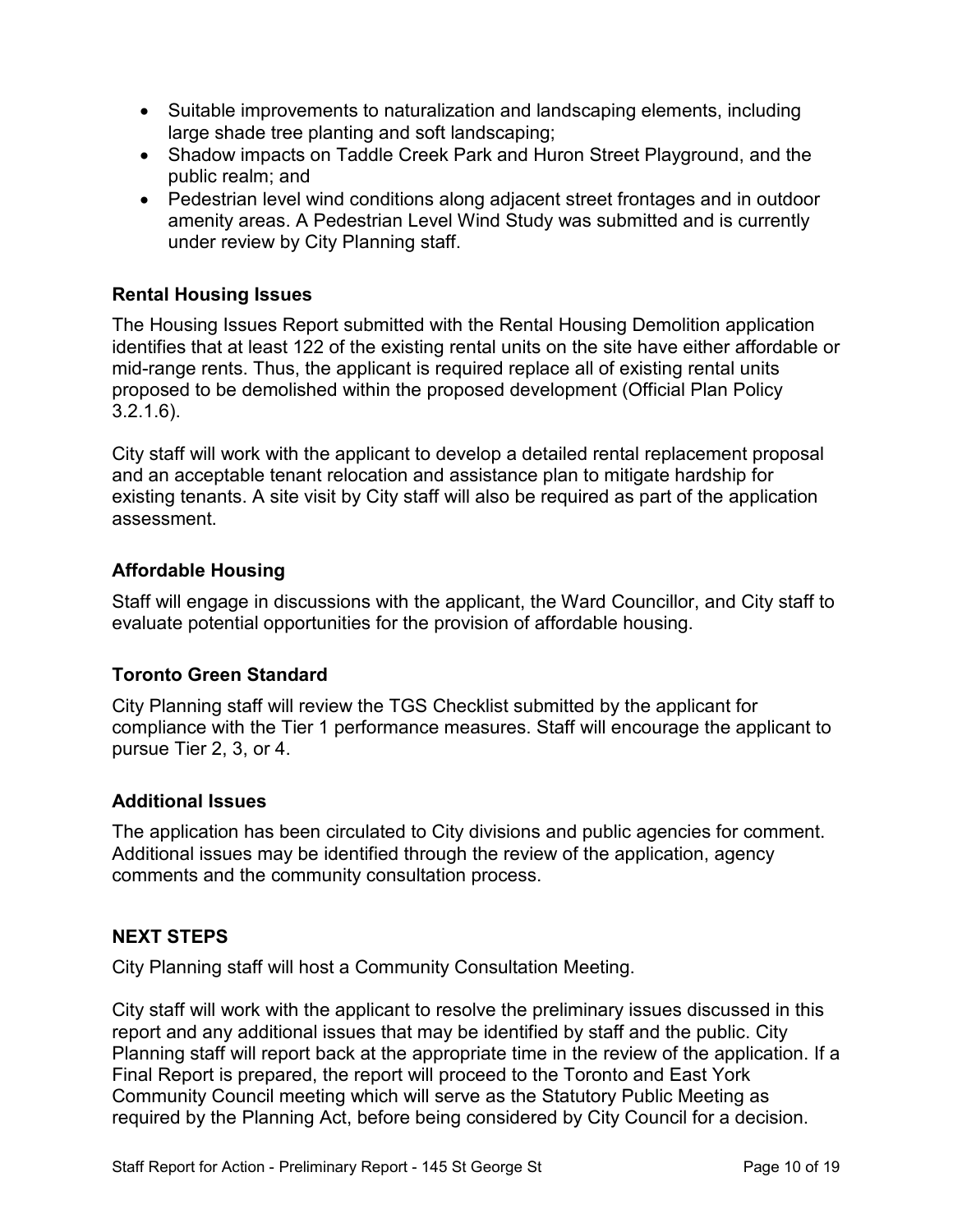# **CONTACT**

Corinna Prior, Planner Tel. No. 416-392-5651 E-mail: Corinna.Prior@toronto.ca

#### **SIGNATURE**

Lynda H. Macdonald, MCIP, RPP, OALA, FCSLA Director, Community Planning Toronto and East York District

#### **ATTACHMENTS**

Attachment 1: Location Map Attachment 2: 3D Model of Proposal in Context Attachment 3: Site Plan Attachment 4: Official Plan Map Attachment 5: Downtown Plan, Land Use Map 41-3 Attachment 6: Zoning By-law Map Attachment 7: Application Data Sheet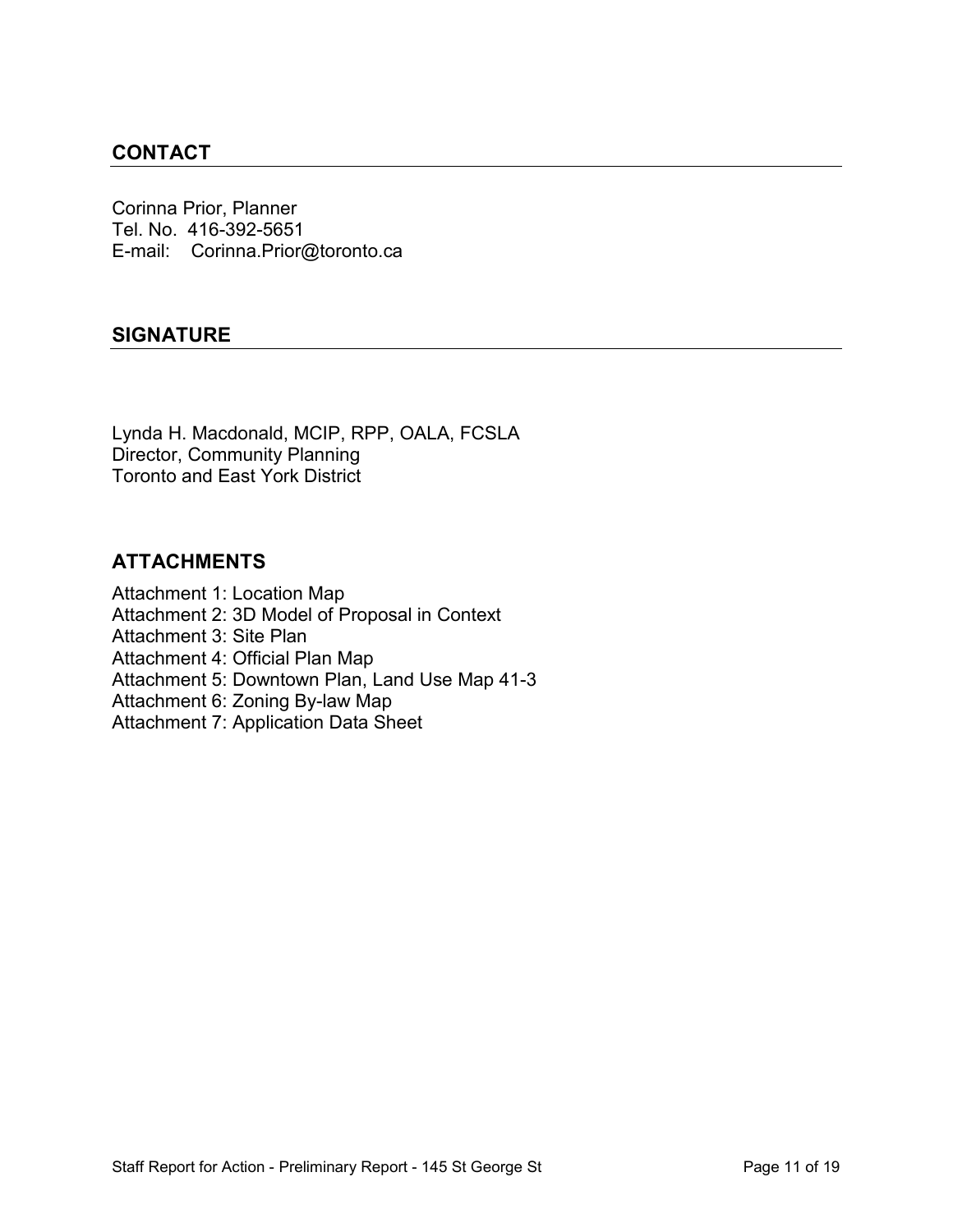# Attachment 1: Location Map

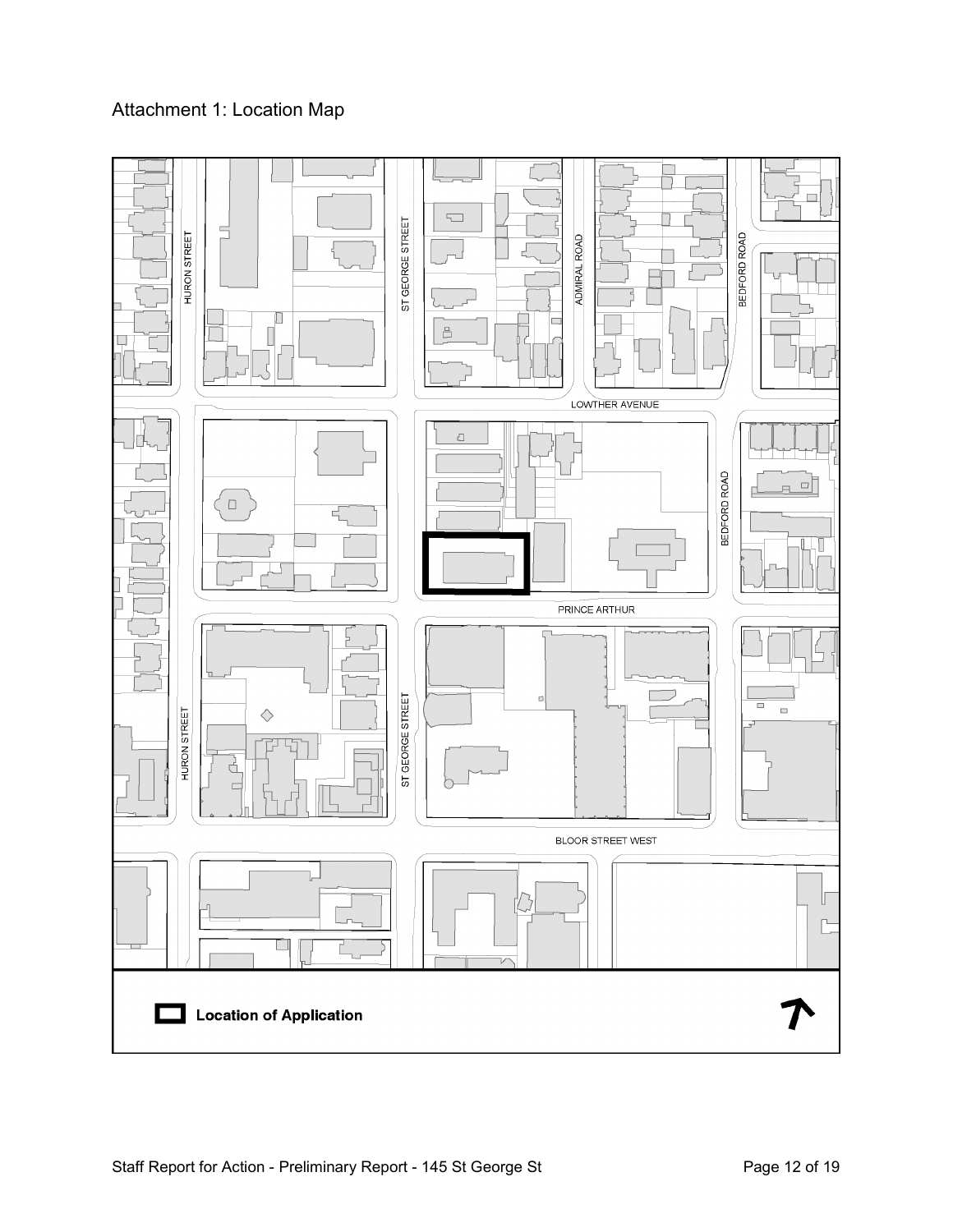

# Attachment 2: 3D Model of Proposal in Context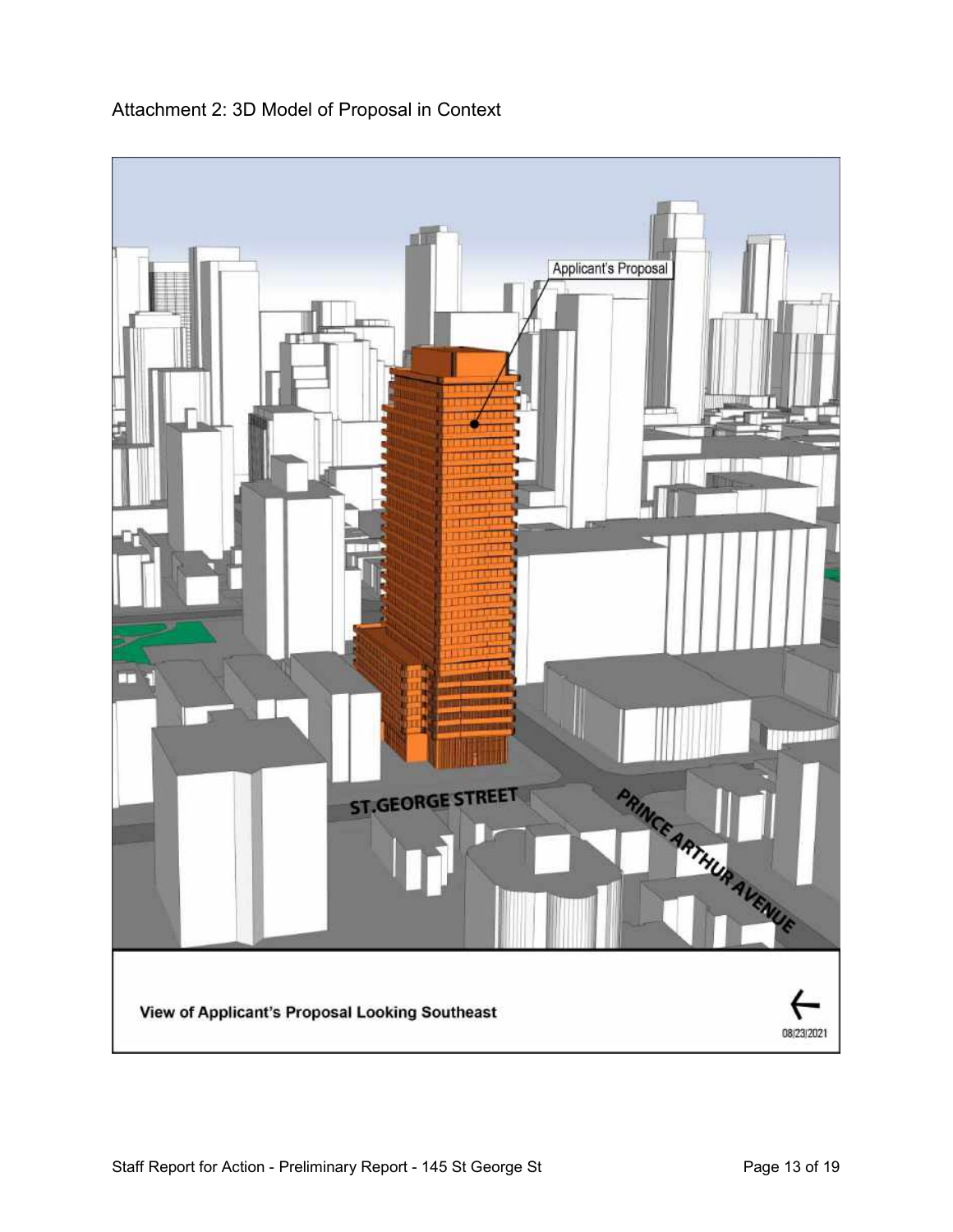

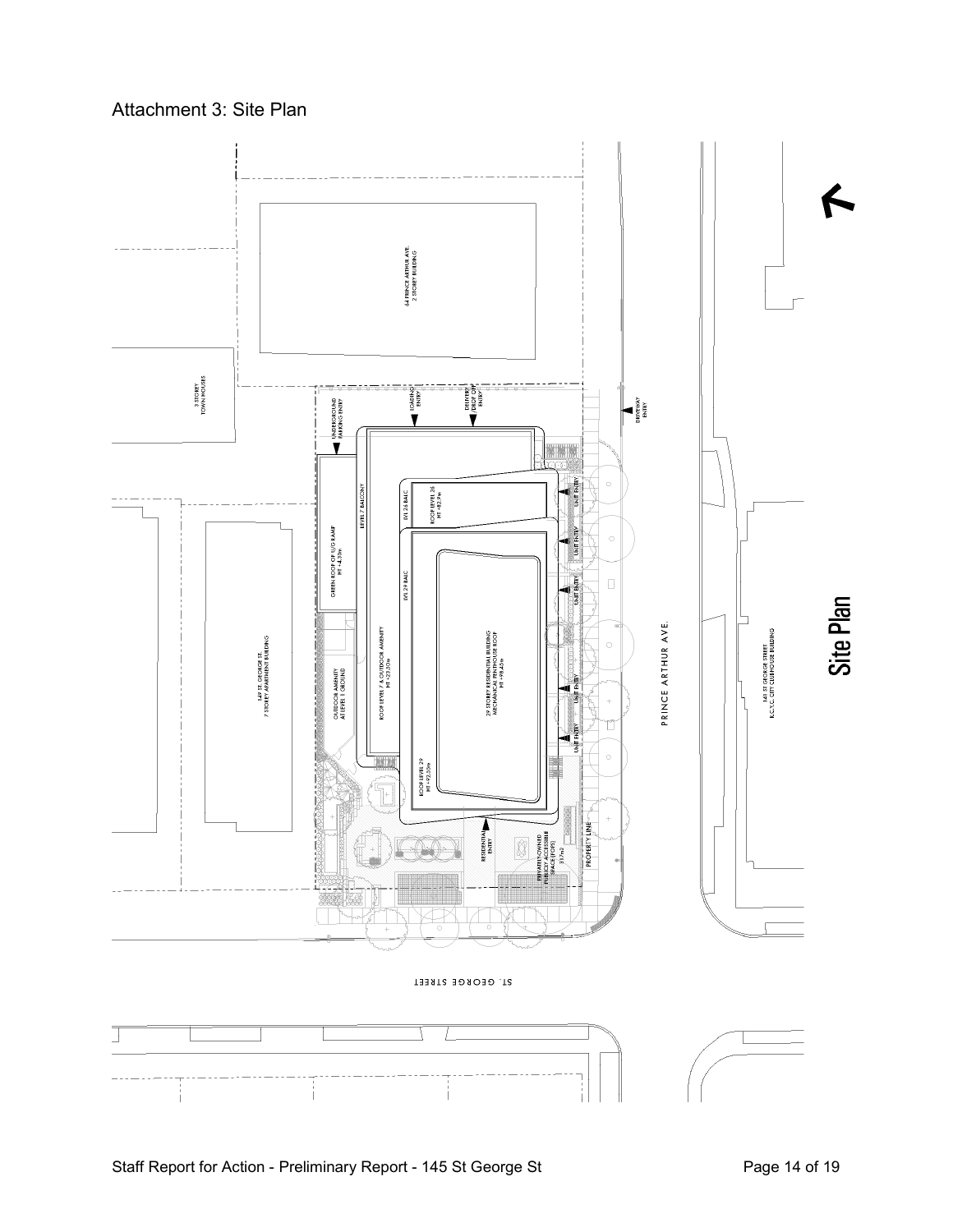# Attachment 4: Official Plan Map

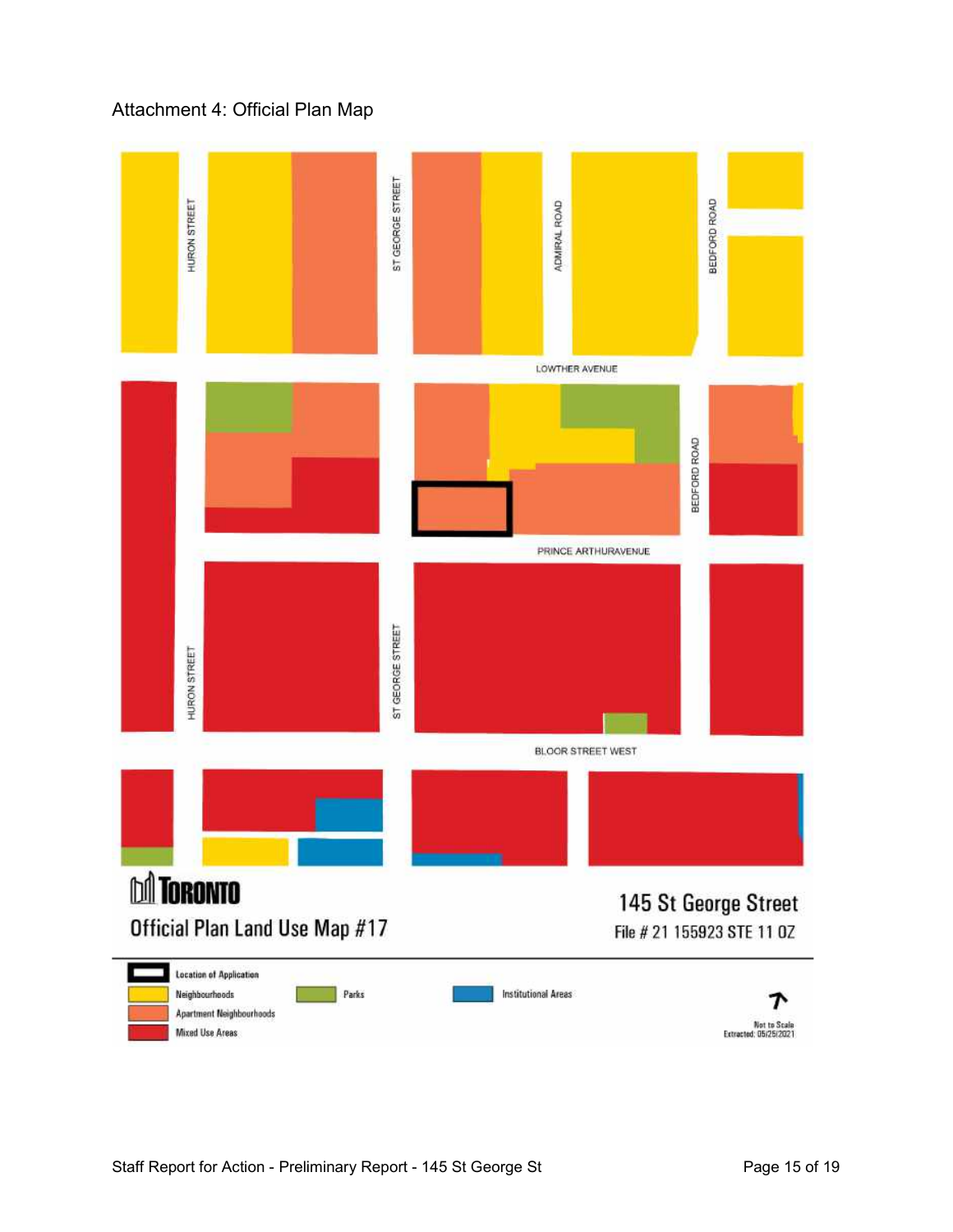

Attachment 5: Downtown Plan, Mixed Use Area Map 41-3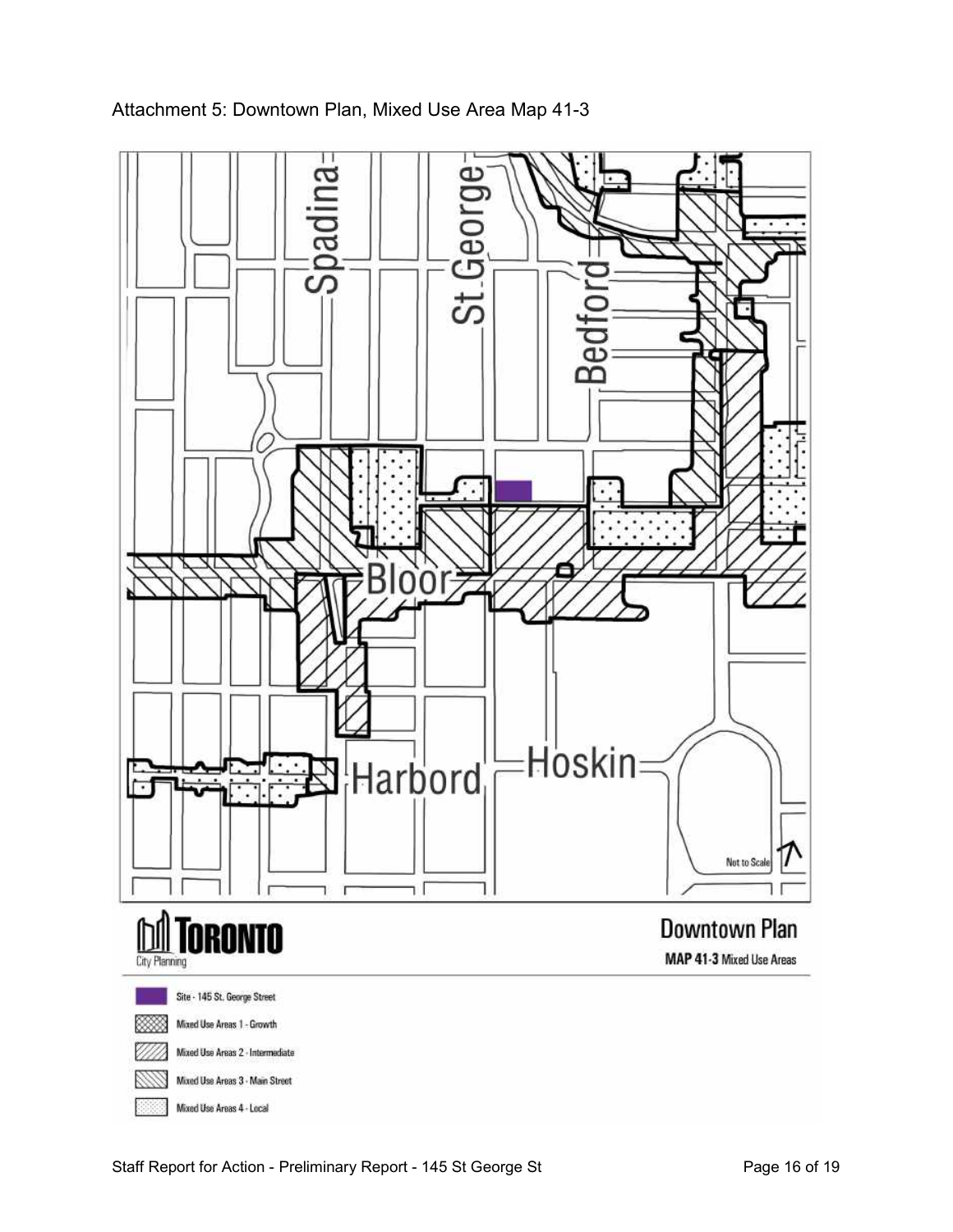#### Attachment 6: Zoning By-law Map

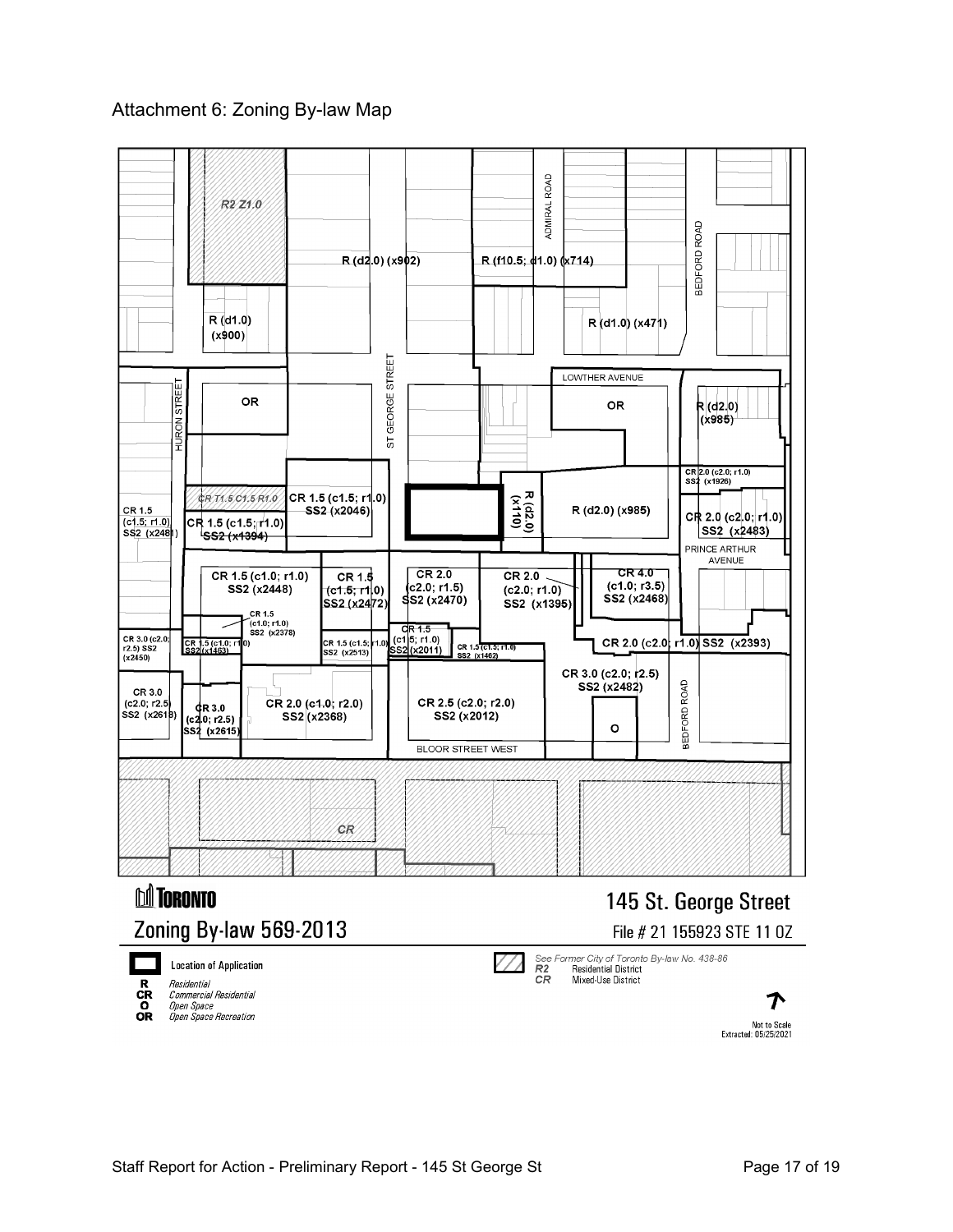Attachment 7: Application Data Sheet

| <b>Municipal Address:</b>              | 145 St. George Street Date Received:                                                                                                                                   |                                   | May 18, 2021                                 |  |  |  |
|----------------------------------------|------------------------------------------------------------------------------------------------------------------------------------------------------------------------|-----------------------------------|----------------------------------------------|--|--|--|
| <b>Application</b><br>Number:          | 21 155923 STE 11 OZ                                                                                                                                                    |                                   |                                              |  |  |  |
| <b>Application Type:</b>               | Rezoning                                                                                                                                                               |                                   |                                              |  |  |  |
| <b>Project Description:</b>            | Proposal for a 29-storey residential apartment building<br>containing 341 dwelling units (including 130 replacement rental<br>dwelling units) and below-grade parking. |                                   |                                              |  |  |  |
| <b>Applicant</b>                       | <b>Architect</b>                                                                                                                                                       |                                   | Owner                                        |  |  |  |
| Goldberg Group c/o<br>Michael Goldberg | <b>Architects Alliance</b>                                                                                                                                             |                                   | <b>NSCL</b><br><b>INVESTMENTS</b><br>LIMITED |  |  |  |
| <b>EXISTING PLANNING CONTROLS</b>      |                                                                                                                                                                        |                                   |                                              |  |  |  |
| <b>Official Plan</b><br>Designation:   | Apartment<br>Neighbourhoods                                                                                                                                            |                                   |                                              |  |  |  |
| Zoning:                                | R (d2.0) (x902)                                                                                                                                                        |                                   |                                              |  |  |  |
| Height Limit (m):                      | 14                                                                                                                                                                     | <b>Site Plan Control</b><br>Area: | Y                                            |  |  |  |

**PROJECT INFORMATION**

| Site Area (sq m):                       | 2276 sm |                 | Frontage (m):   | 34.74                     | Depth (m):      |              | 65.5 |
|-----------------------------------------|---------|-----------------|-----------------|---------------------------|-----------------|--------------|------|
| <b>Building Data</b>                    |         | <b>Existing</b> | <b>Retained</b> |                           | <b>Proposed</b> | <b>Total</b> |      |
| Ground Floor Area (sq m):               |         |                 |                 |                           | 945.9           | 400          |      |
| Residential GFA (sq m):                 |         |                 |                 |                           | 23,076.4        | 23,076.4     |      |
| <b>Non-Residential GFA (sq</b><br>$m$ : |         |                 |                 | 0                         |                 | 0            |      |
| Total GFA (sq m):                       |         |                 |                 |                           | 23,076.4        | 23,076.4     |      |
| <b>Height - Storeys:</b>                |         |                 |                 | 29                        |                 | 29           |      |
| <b>Height - Metres:</b>                 |         |                 |                 |                           | 92.15           | 92.15        |      |
| Lot Coverage Ratio (%):                 |         | 53%             |                 | <b>Floor Space Index:</b> |                 | 10.1         |      |